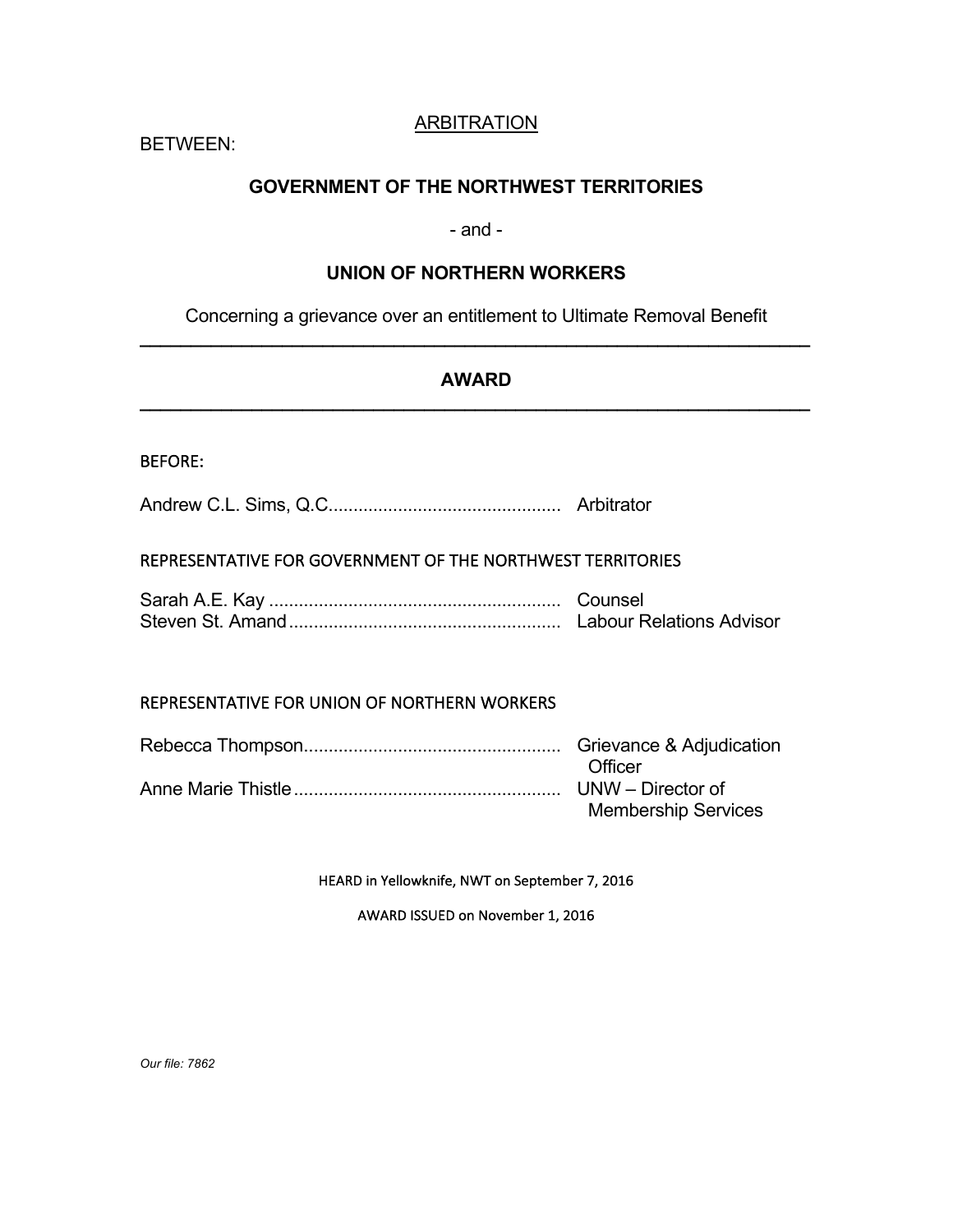# **AWARD**

This case raises a straightforward question of interpretation. The collective agreement defines the terms "continuous services" and "continuous service" to include, in part, certain prior service with the Public Service of Canada and the municipalities and hamlets of the Northwest Territories. The agreement also provides a negotiated benefit called "Ultimate Removal Assistance". The entitlement to that benefit is based on "years of continuous service with the Government of the Northwest Territories". The question before me is does this mean years of service as defined, or years of service only with the Government of the Northwest Territories, excluding the two added parts, for service with Canada and municipalities and hamlets that the definition includes.

The parties argued this case on the basis of the following agreed statement of facts supplemented by brief evidence from two witnesses for the Employer.

WHEREAS the parties have reached an agreement as to certain facts in relation to Grievance 16-P-01868 which is scheduled for hearing beginning on September 7, 2016 before Arbitrator Andy Sims.

The following are the terms and conditions the parties mutually agree to as facts:

1. The UNW filed Policy Grievance 16-P-01868 alleging a breach of the Collective Agreement on the basis of a misinterpretation of Article 42. (Exhibit 1)

2. The Collective Agreement in effect during the period in question expired March 31, 2016.

3. The parties through the presentation of the aforesaid grievance and the Collective Agreement agree to the composition of the Board and submit to its jurisdiction.

4. Article 2.01(e)(i) sets out a general definition of "Continuous Service". (Exhibit 2)

5. Article 42.02(a)(i) sets out an employee's entitlement to Ultimate Removal Assistance. (Exhibit 3)

6. Joanna Maguire was an employee of the Government of Canada from November 28, 2001 to July 8, 2006. She was on Leave Without Pay from the GOC commencing on September 2, 2003. (Exhibit 4)

7. Ms. Maguire commenced her employment with the Government of the Northwest Territories on April 11, 2006 and ended her employment on September 2, 2015. Ms. Maguire moved from her community of residence within eighteen months as required by Article 42.03(c). Ms. Maguire's community of residence at the conclusion of her employment (Yellowknife) was the same as her point of recruitment. (Exhibit 5)

8. In accordance with Clause 42.02(a)(i), the Employer calculated that Ms. Maguire had 9 years, 4 months and 23 days of service with the GNWT and was not eligible for the Ultimate Removal Benefit.

9. Each party remains at liberty to present and tender such further evidence as it feels necessary.

The grievance is a policy grievance alleging breaches of Articles 2 and 42.

The Union of Northern Workers hereby files this Second Level grievance on behalf of all employees/former employees affected, including Joanna Maguire, in accordance with Article 37 of the Collective Agreement. The Employer is in violation of Article 42 and any other related Articles of the Collective Agreement, pertinent Legislation, and/or Regulations, Policies and past practices.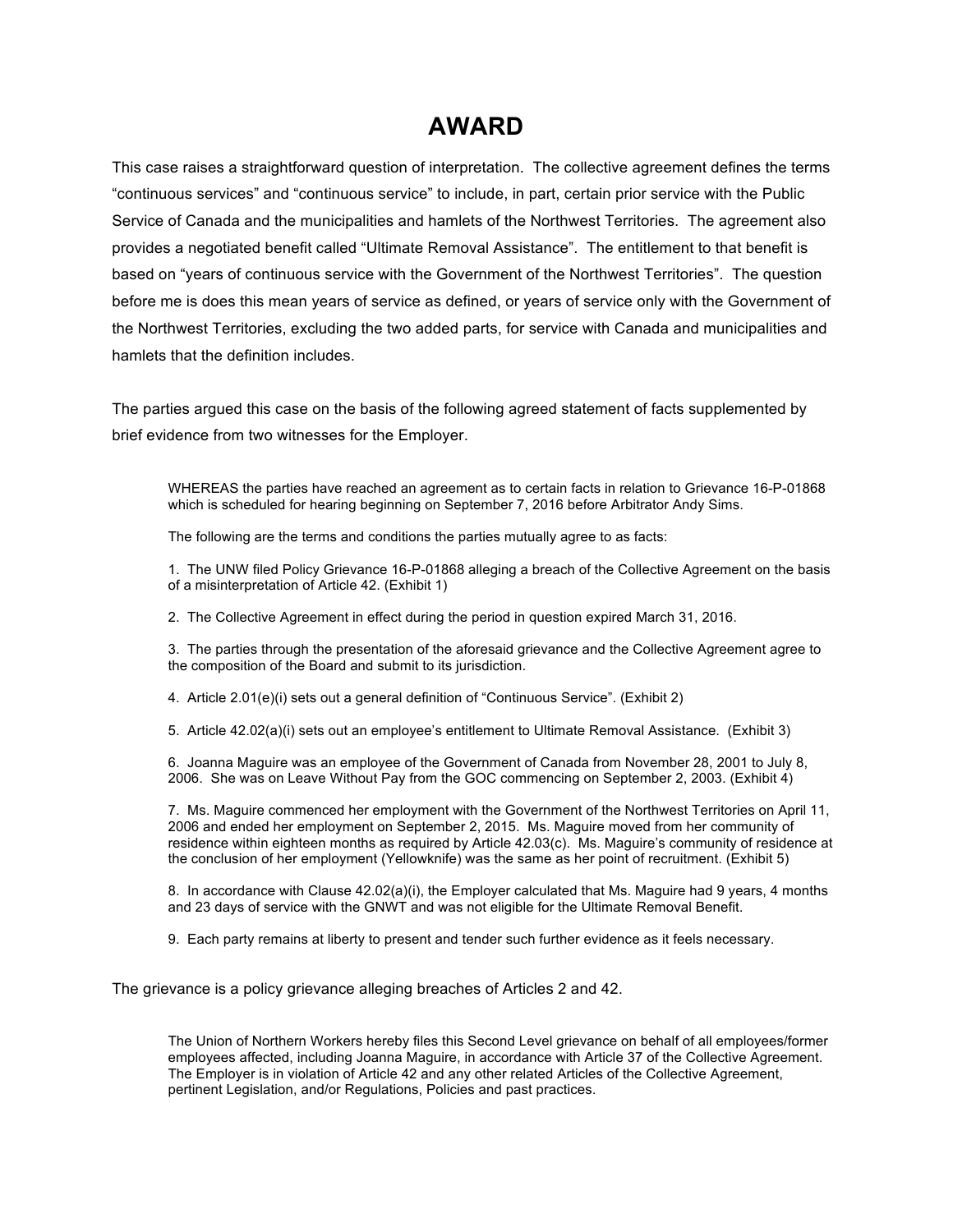Therefore We request that:

1. A declaration that the Employer has misinterpreted, misapplied, and/or violated the Collective Agreement;

2. That all employees/former employees affected, including Joanna Maguire, be made whole in all respects without restriction, including being awarded interest on monies owing or made part of redress, and further to be awarded monetary damages.

3. That all employees/former employees affected, including Joanna Maguire, be paid applicable Ultimate Removal assistance, as outlined in Article 42 of the collective agreement, with the addition of interest, compounded daily and calculated at prime plus 2%.

4. That the employer, for the purposes of Ultimate Removal Assistance, use the definition of "continuous service" as outlined in article 2.01(e).

5. Any other remedy that is deemed just to address the concerns that present and as are disclosed through the evidence the Union will adduce at any stage of the grievance process, including arbitration.

**Details** 

The Union of Northern Workers alleges that the employer's interpretation of the term "continuous service" for the purposes of Article 42 – Ultimate Removal Assistance, is incorrect.

The Union specifically asserts that other issues may present and it places the Employer on notice that as the Union becomes aware of such it shall put the Employer on notice, either through the processing of this grievance or through the filing of a further grievance. The Union maintains that where those other issues are so determined, the Union does not regard itself restricted, and such can be raised through to the commencement of an arbitration hearing.

The two articles in question, in significant part, read:

#### ARTICLE 2 INTERPRETATION AND DEFINITIONS

#### 2.01 For the purpose of this Agreement:

(e) (i) "Continuous Employment" and "Continuous Service" means:

(1) uninterrupted employment with the Government of the Northwest Territories;

(2) prior service in the Public Service of the Government of Canada providing an employee was recruited or transferred from the Public Service within three (3) months of terminating his/her previous employment with such government; except where a function of the Federal Government is transferred to the Northwest Territories Government; and

(3) prior service with the municipalities and hamlets of the Northwest Territories providing he/she was recruited or transferred within three (3) months of terminating his/her previous employment.

(ii) With reference to re-appointment of a lay-off, his/her employment in the position held by him/her at the time he/she was laid off, and his/her employment in the position to which he/she is appointed shall constitute continuous employment provided the lay-off occurred subsequent to 1st April 1970.

(iii) Where an employee other than a casual employee ceases to be employed for a reason other than dismissal, abandonment of position or rejection on probation, and is reemployed within a period of three months, his/her periods of employment for purposes of sick leave, severance pay, and vacation leave entitlement shall be considered as continuous service in the Public Service.

### ARTICLE 42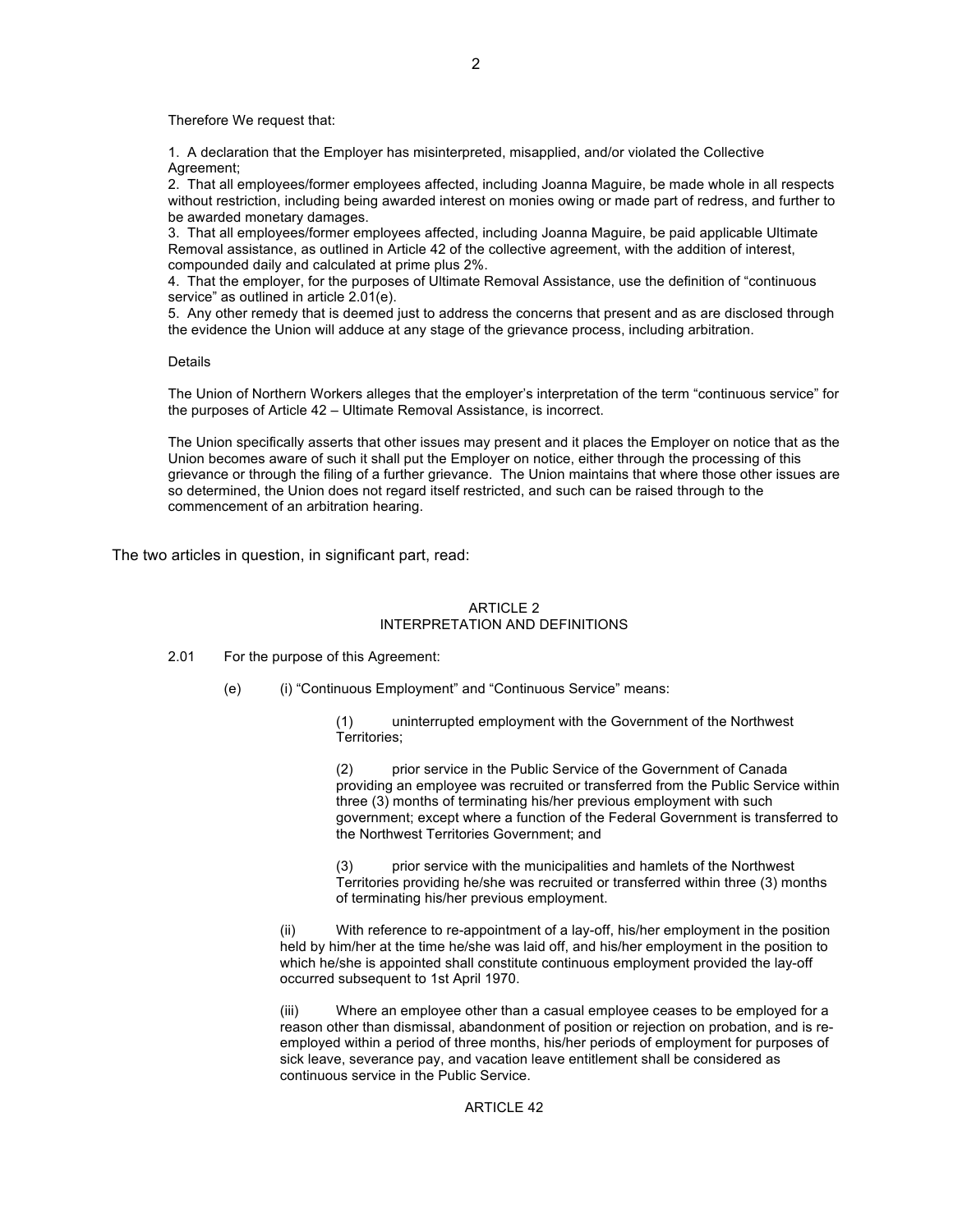### ULTIMATE REMOVAL ASSISTANCE

42.01 (1) An employee who terminates his/her employment with the N.W.T. Public Service and certifies his/her intention of leaving the Northwest Territories or moving to another settlement within the Northwest Territories will be entitled to Ultimate Removal Assistance, as outlined in this Article.

#### **ENTITLEMENT**

#### 42.02 (a) (i) Length of Service

…

An employee's entitlement to Ultimate Removal Assistance is based on years of continuous service with the Government of the Northwest Territories as follows:

#### ENTITLEMENT

…

| Length of Service       | Entitlement |
|-------------------------|-------------|
| Less than 3 years       | None        |
| 3 years but less than 4 | 50%         |
| 4 years but less than 5 | 60%         |
| 5 years but less than 6 | 70%         |
| 6 years but less than 7 | 80%         |
| 7 years but less than 8 | 90%         |
| 8 years and over        | 100%        |

A year of service is the twelve (12) month period to the anniversary date of initial appointment.

(c) Subject to Article 42.02(a), employees hired after August 5, 1976, whose community of residence remains the same as his/her point of recruitment will be entitled to removal assistance as follows:

after 10 years of service, 100% entitlement

The Union argues that the definition in s. 2.01(e) is conjunctive, as indicated by the use of the word "and" after Article 2.01(e)(i)(2). In support of this it refers to the opinion of authors Brown and Beatty, *Canadian Labour Arbitration*, 4:2152:

#### **4:2152 — "And" and "or"**

It is necessary to look at the context in which the words are found to determine whether "and" is to be construed conjunctively or disjunctively. Normally, "and" is read conjunctively and will not be interpreted as meaning "or" except where the context requires such an interpretation. One arbitrator has summarized the applicable rules of construction in this connection as follows:

(1) The word "and" used in any written instrument, including a collective agreement, must be construed conjunctively, or copulatively (as Lord Cranworth quaintly described it) unless such a construction be repugnant to the sense of the clause in which the word is used, or the scope and effect of the whole instrument in which the clause appears.

(2) In the latter case, and in the latter case only, can the word "and" be read and construed disjunctively or distributively, that is whether the word "or" can be substituted for it.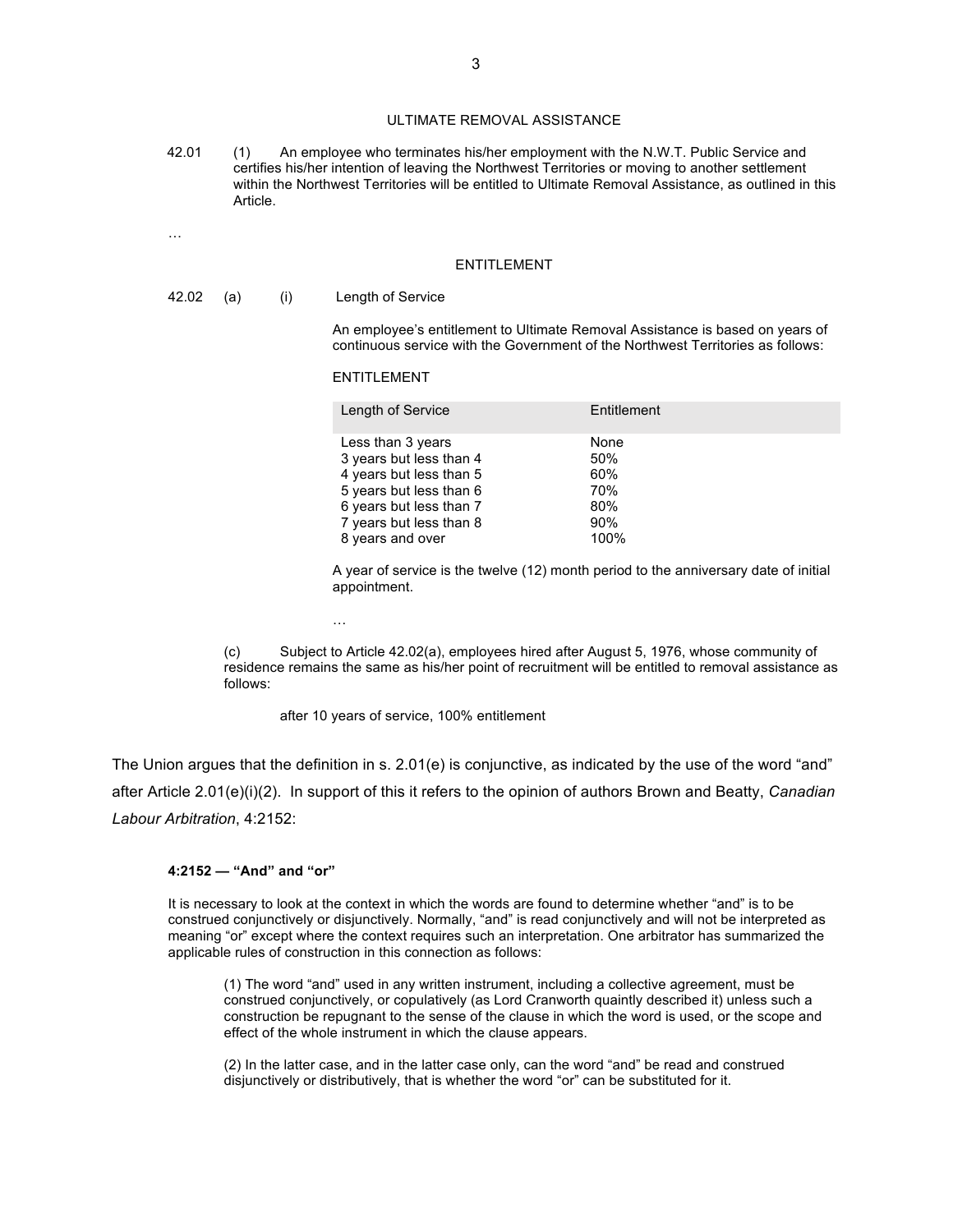The Employer argues that this is not necessarily so and refers to the decision in:

*Government of Northwest Territories and the Union of Northern Workers* (Oral decision, Mahar J, November 20, 2015)

I note the Union point that this case was actually decided on the conflict between the award under review and the French text of the legislation being interpreted, and Justice Mahar's indication that without that he may have upheld the original award. That said, I do not find the decision helpful in this situation. If the words in 2.01(e)(i) are not conjunctive, then they make no sense, because it would imply that continuous service might have a meaning excluding the service in 2.01(e)(i)(l). I find the article is conjunctive as to the three subparagraphs.

Ms. Shipra Priyamrada testified that Ms. Joanna Maquire's service date is 04/11/2006 which is the start of, and limited to, her service directly with the GNWT. Her benefits date, which includes prior service is 11/28/2001. This figure, she says, is only used for Pensionable Service and Dental Benefits. Her vacation leave effective date is 04/11/2002. The first instance Ms. Maquire was hired with the GNWT was 05/13/1999. Ms. Priyamrada was unable to give any evidence as to entitlement to the Ultimate Removal Benefit as it is beyond her area of responsibility.

The Employer asserts and Ms. Williams' testimony supports the proposition that past practice for this allowance has been to ignore prior service, as spoken of in 2.01(a)(2) and (3) in the calculation of the Ultimate Leave Allowance. It submits two very brief reports of expedited arbitrations to establish this fact. The Union objects that, as expedited arbitration decisions, they should not be considered. Both are from 1994 and were decided by Arbitrator Ready, one for Dawn Kitt and one for Rick Mills.

The suggestion that I can and should consider these awards: (see *Trail* (*infra*) at 21), is dampened by their status as expedited arbitrations and their very summary reasons.

Neither award expressly supports the Employer's position in this case. In Mr. Mills' case, he had a break in service of more than 3 months, so did not meet the extended definition (see para. 6). In Ms. Kitt's case, the collective agreement term there, as referred to in the decision, required continuous service, and the evidence was that her service was interrupted. The decision (which predates Mills) contains no reference to any specific definition section.

Ms. Sandi Williams processes people's entitlements to the s. 42.01 Ultimate Removal Allowance. She gave clear evidence as to the basis on which she has done so. Her practice has been to view continuous service with the Government of the Northwest Territories as being defined by Article 2.01(e)(i)(1), but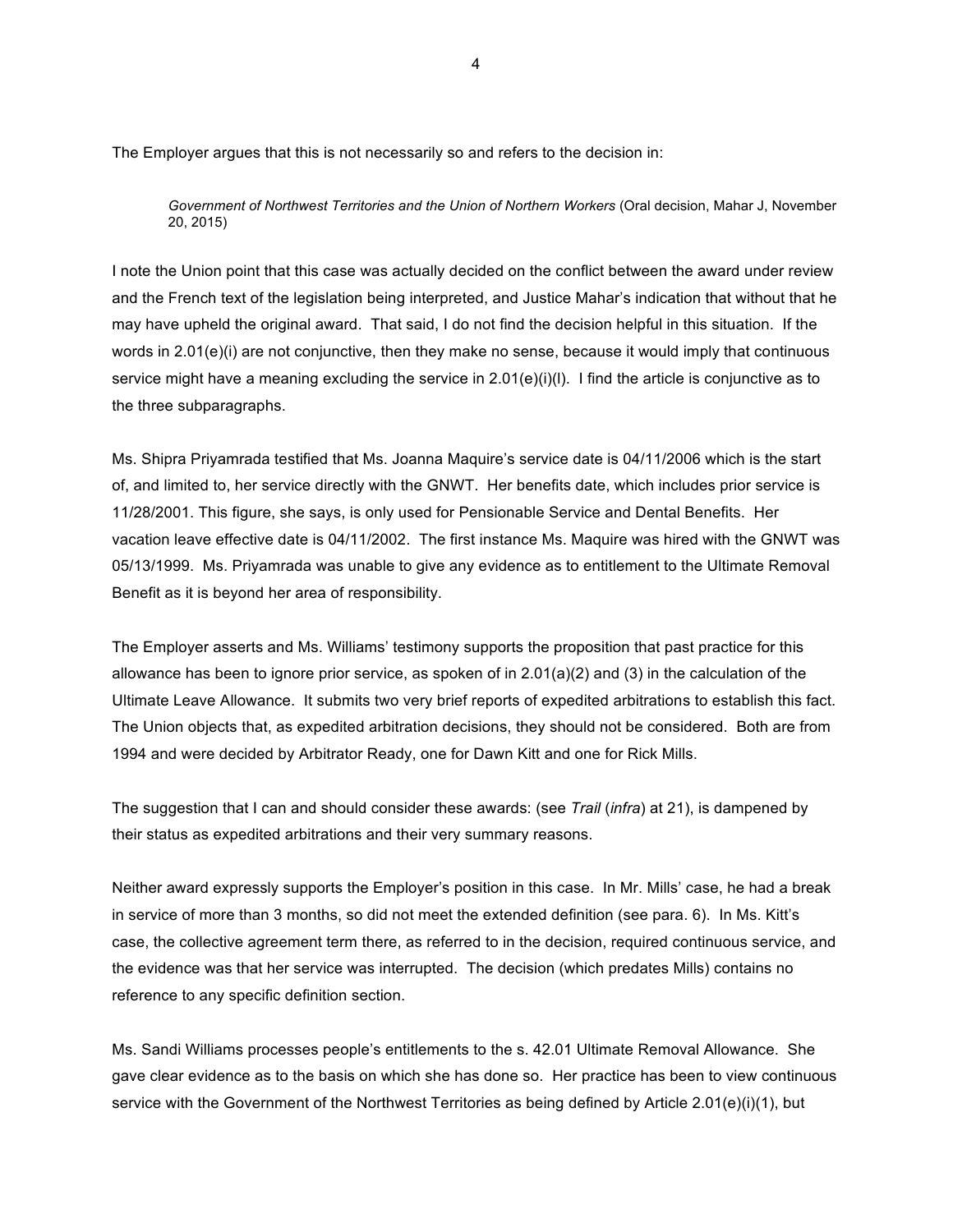without consideration of  $2.01(e)(i)(2)$  or (3). The simple question upon which this case turns is whether that is the correct approach, given my finding that the sub-clauses are conjunctive.

The GNWT argues that meaning has to be given to the words "with the Government of the Northwest Territories" in Article  $42.02(a)(i)$  and that if you use the full definition from Article  $2.01(e)(2)$  and (3) this deprives those words of meaning. Further, the principles of interpretation require one to look at the words in the context of the entire agreement, and specific provisions like 42.02(a)(i) take precedence over general provisions like Article 2.01(e). It yet further argues that, since Article 42.02(a)(i) confers a benefit, it needs to do so in clear and unambiguous language. The Employer refers to an extract from Brown and Beatty, *Canadian Labour Arbitration*, 4:2120 on these points. It also refers to the decision on the principles of interpretation in:

### *RRR SAS Capital Facilities Inc. and SEIU-West (Kraus)* (2015) 123 CLAS 304 (Hood)

As to the principle that the specific should prevail over the general, the Employer also draws upon.

### *City of Trail and CUPE Local 2087* (2013) 237 L.A.C. (4<sup>th</sup>) 298 (Kinzie) at 18

It notes that the parties specified, as part of the definition in 2.01(e)(iii), that sick leave severance pay and vacation leave entitlement has 3 month bridging protection for breaks in service with the GNWT, but that Ultimate Removal Assistance is not listed, and therefore is not included. The Union answers their last point by noting that subsection (iii) deals with just one specific circumstance which is a 3 month break in service. That is not the issue here.

When parties choose to define certain words in a collective agreement, those definitions, often altering or augmenting their ordinary meaning, are to be respected. If the parties intend those definitions to be presumptive, but subject to a more specific intent, they will customarily say so by adding words of the type used for definitions in *Interpretation Acts* such as "unless the context requires otherwise" or some such phrase. This agreement contains no such phrase.

Justice Kim Lewison's text "The Interpretation of Contracts" 5<sup>th</sup> edition, Sweet and Maxwell, expresses the following opinion:

### 11. DEFINITION CLAUSES

Where a word or expression is expressly defined by the contract the court will give effect to the agreed definition in preference to the conventional meaning of the word or expression.

5.11 Parties are, of course, free to provide express definitions of terms which they employ in their contract. If they do so the court will uphold the definitions so agreed, even where the meaning attributed to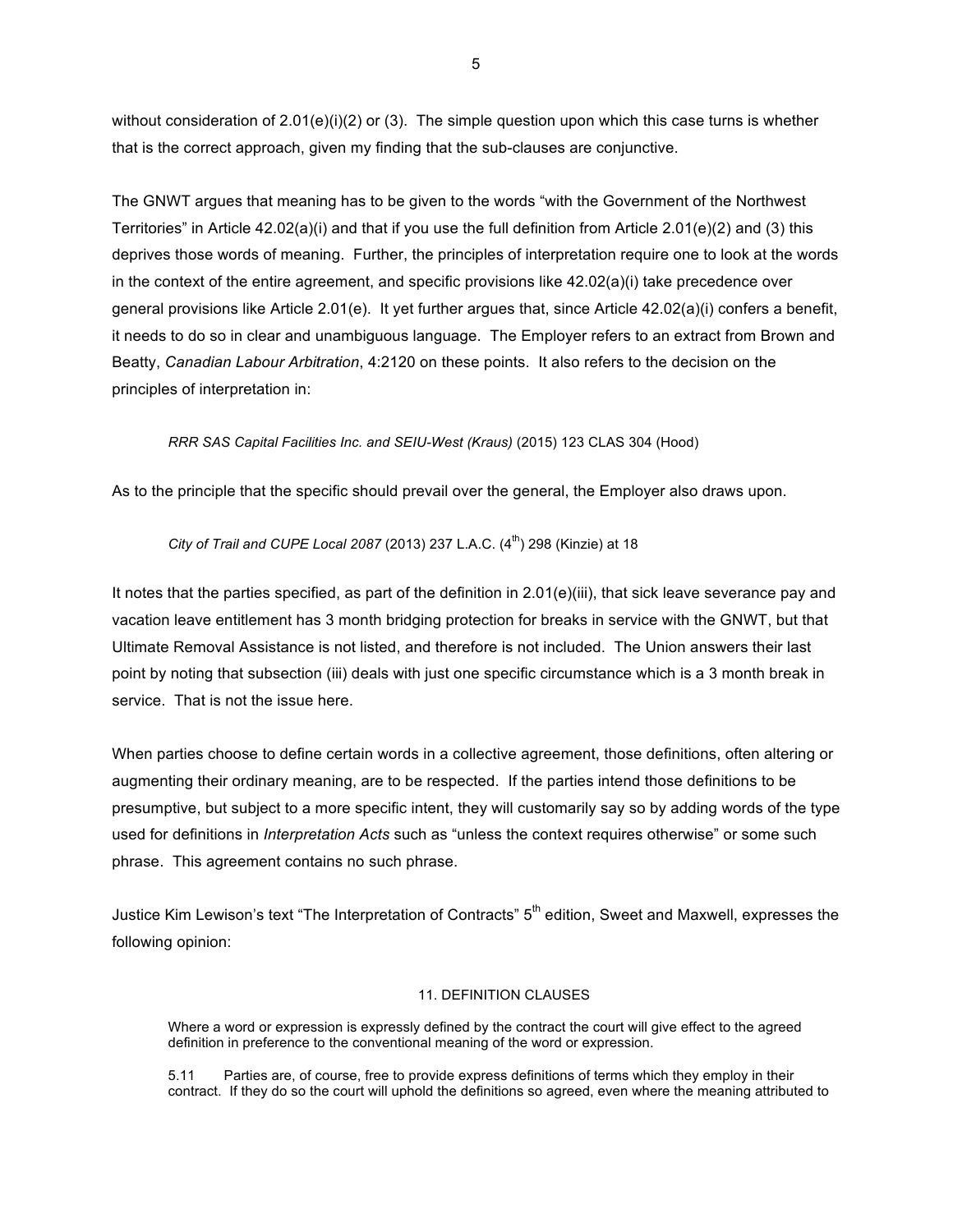the defined term by the definition is not its ordinary meaning. If a contract defines a term, there is no permissible basis for ignoring it save in exceptional circumstances.

The text cites a number of authorities for this proposition including the following:

I do not consider that there is any legitimate process of interpretation which can yield the meaning for which the Royal contends, either on the basis of an appeal to the idea of something having gone wrong with the words, or on the basis of an appeal to the factual matrix. The exclusion contains its own specific definition of "pneumoconiosis" and there is no permissible basis for ignoring that express definition. I accept T&N's case that any attempt by the Royal to widen the factual matrix for the purpose of putting a different, wider meaning on the word "pneumoconiosis" will plainly be not for the purpose of explaining the words used, but rather for the purpose of contradicting them, i.e. that "white is black and that a dollar is fifty cents".

*T & N Ltd. (in administration) v. Royal and Sun Alliance Plc* [2003] 2 All E.R. (Comm) 939

It would be a highly unusual approach to interpretation to give the expression in  $cl 15(q)$  a meaning other than that expressly ascribed to it by the parties, especially since the parties did not state that the definition was subject to any contrary intention apparent from the Agreement.

*Pierse Developments Ltd. v Liberty Property Investment Ltd.* [2009] EWCA Cir 1423

I find that the words of the definition section are clear. Ms. Maquire's prior service with the Government of Canada is included within that definition of continuous service, except to the extent of the earlier period of her service before interruption, which is conceded to be ineligible. The argument that 42.02 indicates a contrary intention or leaves words redundant is not persuasive. The parties have by definition added to the ordinary meaning of continuous service, which without the definition would be limited to service with the Employer. I do not find an intention in 42.02(a)(i) to reduce that agreed upon definition's scope. I do not view the definition clause as one of those "general clauses" to be overridden by the more specific words in 42.02.

Taking a functional view, I do not find that in any way incongruous with the labour relations realities. The history of the GNWT includes assuming responsibility for government functions, and with that, taking on employees who, but for that governmental adjustment of responsibility, often and essentially engaged in continuous service, which it would have made logical sense, at the time of the transfer of responsibility, to recognize.

I find the Union's interpretation is the more probable and that, for the purposes of s. 42, continuous service includes the prior service recognized in the extended definition in sections 2.01(e)(i) (2) and (3). Other prior service (with other employers or followed by a break) is not included. As a result, the grievance is upheld. The Union asks as a remedy that I direct an audit of all cases of a similar misapplication of the definition, dating back to 35 days before the filing of the grievance. The parties have also asked that I retain jurisdiction over any issues of remedy. If, after reviewing the records from that date forward, other cases emerge that they cannot resolve, I include the questions thus raised in my overall reservation of remedial jurisdiction.